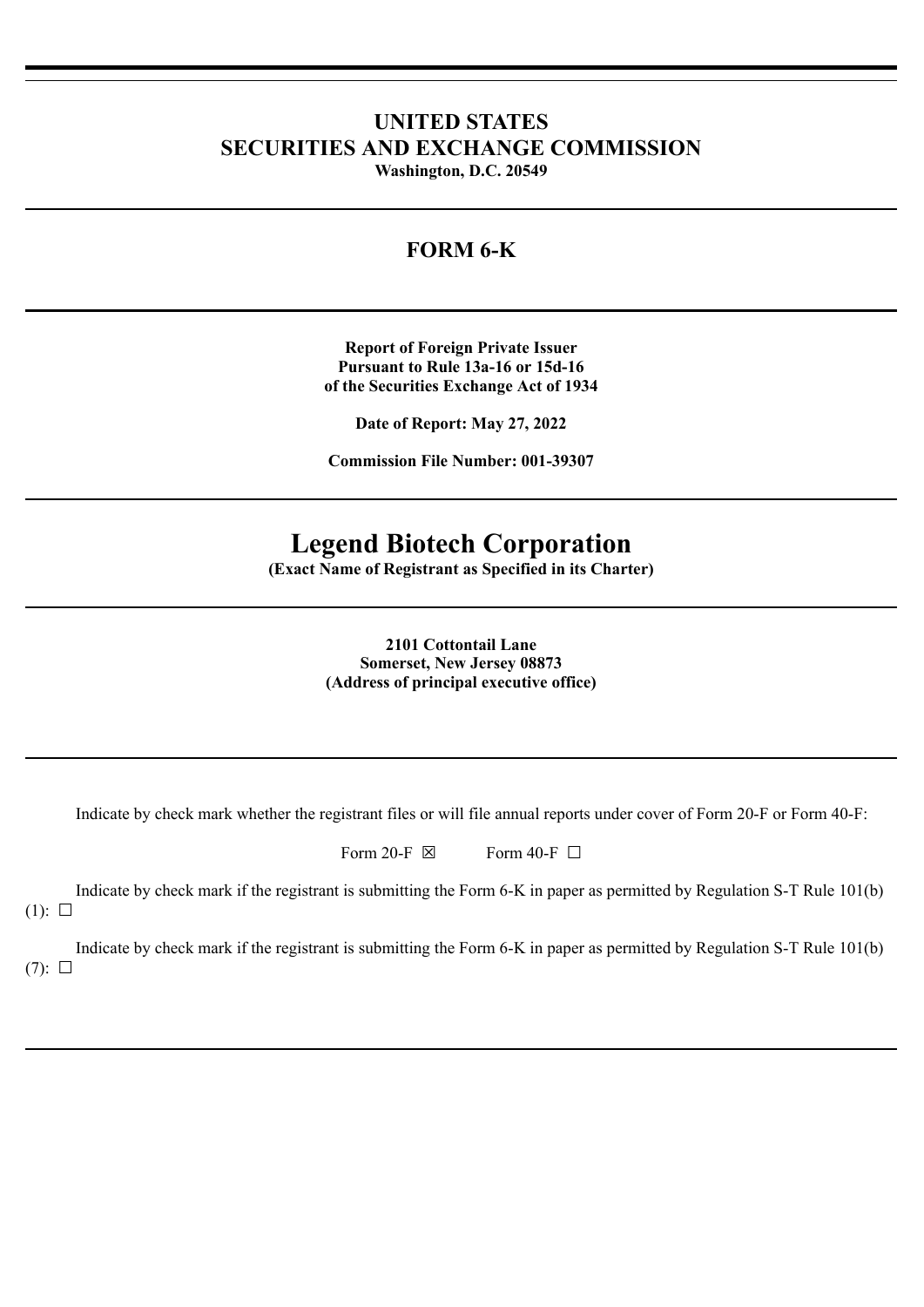## **Legend Biotech to Host Investors at the 2022 American Society of Clinical Oncology (ASCO) Annual Meeting**

On May 31, 2022, Legend Biotech Corporation ("Legend Biotech") issued a press release announcing its investor event taking place during the 2022 American Society of Clinical Oncology (ASCO) Annual Meeting, which is attached to this Form 6-K as Exhibit 99.1.

This report on Form 6-K, including Exhibit 99.1, is hereby incorporated by reference in the registration statements of Legend Biotech on Form F-3 (Nos. 333-257609 and 333-257625) and Form S-8 (No. 333-239478), to the extent not superseded by documents or reports subsequently filed.

#### **Cautionary Note Regarding Forward-Looking Statements**

Statements in this report on Form 6-K about future expectations, plans and prospects, as well as any other statements regarding matters that are not historical facts, constitute "forward-looking statements" within the meaning of The Private Securities Litigation Reform Act of 1995. These statements include, but are not limited to, statements relating to Legend Biotech's strategies and objectives; statements relating to CARVYKTI™, including Legend Biotech's expectations for CARVYKTI™, such as Legend Biotech's manufacturing and commercialization expectations for CARVYKTI™ and the potential effect of treatment with CARVYKTI™; statements about submissions for cilta-cel to, and the progress of such submissions with, the U.S. Food and Drug Administration (FDA), the European Medicines Agency (EMA), the Chinese Center for Drug Evaluation of National Medical Products Administration (CDE) and other regulatory authorities; the anticipated timing of, and ability to progress, clinical trials, including patient enrollment; the submission of Investigational New Drug (IND) applications to, and maintenance of such applications with, regulatory authorities; the ability to generate, analyze and present data from clinical trials; and the potential benefits of Legend Biotech's product candidates. The words "anticipate," "believe," "continue," "could," "estimate," "expect," "intend," "may," "plan," "potential," "predict," "project," "should," "target," "will," "would" and similar expressions are intended to identify forward-looking statements, although not all forward-looking statements contain these identifying words. Actual results may differ materially from those indicated by such forward-looking statements as a result of various important factors. Legend Biotech's expectations could be affected by, among other things, uncertainties involved in the development of new pharmaceutical products; unexpected clinical trial results, including as a result of additional analysis of existing clinical data or unexpected new clinical data; unexpected regulatory actions or delays, including requests for additional safety and/or efficacy data or analysis of data, or government regulation generally; unexpected delays as a result of actions undertaken, or failures to act, by our third party partners; uncertainties arising from challenges to Legend Biotech's patent or other proprietary intellectual property protection, including the uncertainties involved in the U.S. litigation process; competition in general; government, industry, and general public pricing and other political pressures; the duration and severity of the COVID-19 pandemic and governmental and regulatory measures implemented in response to the evolving situation; as well as the other factors discussed in the "Risk Factors" section of the Legend Biotech's Annual Report on Form 20-F filed with the Securities and Exchange Commission on March 31, 2022. Should one or more of these risks or uncertainties materialize, or should underlying assumptions prove incorrect, actual results may vary materially from those described in this Form 6-K as anticipated, believed, estimated or expected. Any forward-looking statements contained in this Form 6-K speak only as of the date of this Form 6-K. Legend Biotech specifically disclaims any obligation to update any forward-looking statement, whether as a result of new information, future events or otherwise.

## **EXHIBIT INDEX**

**Exhibit Title** [99.1](#page-3-0) Press [Release,](#page-3-0) dated May 31, 2022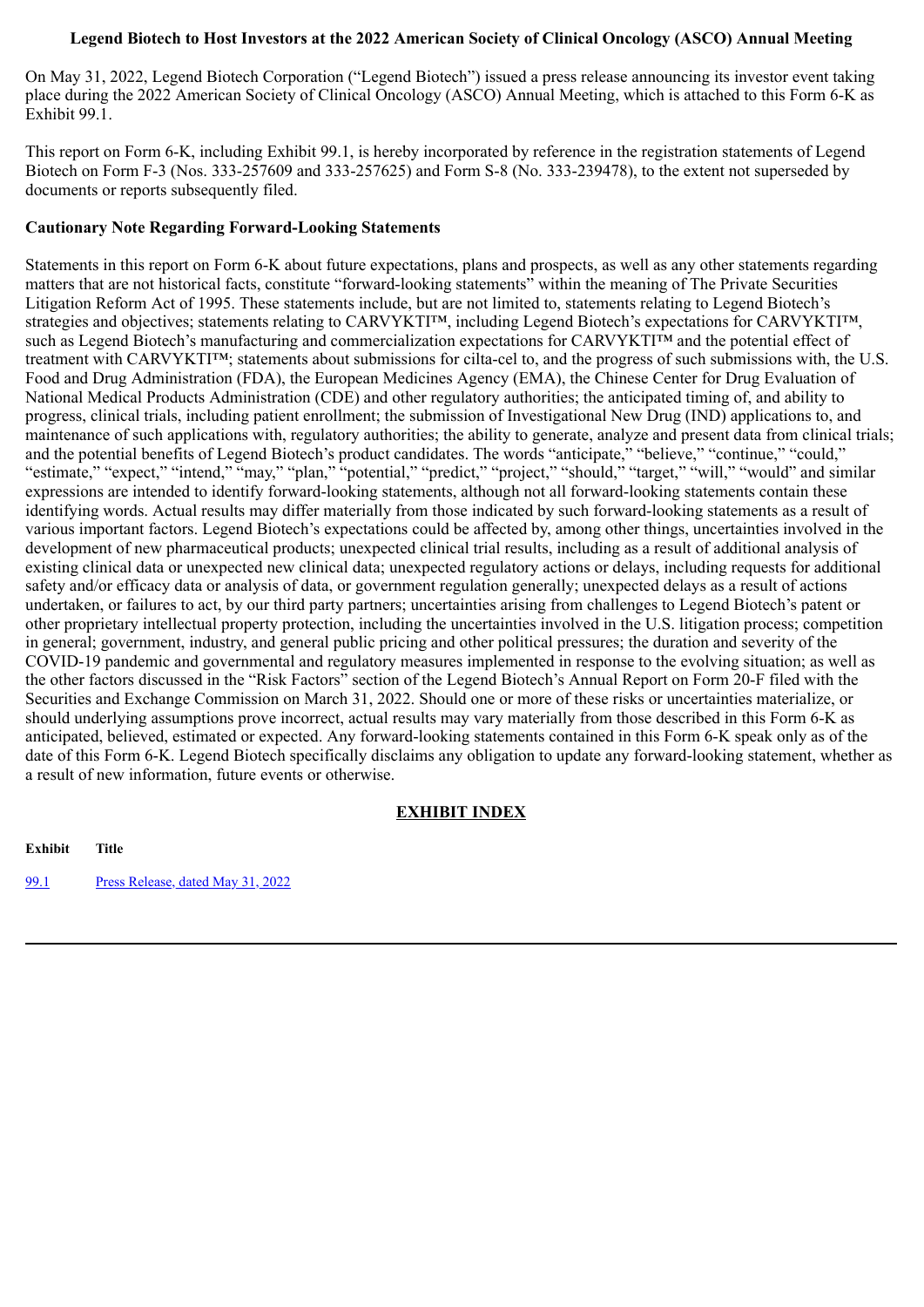# **SIGNATURES**

Pursuant to the requirements of the Securities Exchange Act of 1934, the registrant has duly caused this report to be signed on its behalf by the undersigned, thereunto duly authorized.

## **LEGEND BIOTECH CORPORATION**

Date: May 31, 2022 By: /s/ Ying Huang

Name: Ying Huang, Ph.D. Title: Chief Executive Officer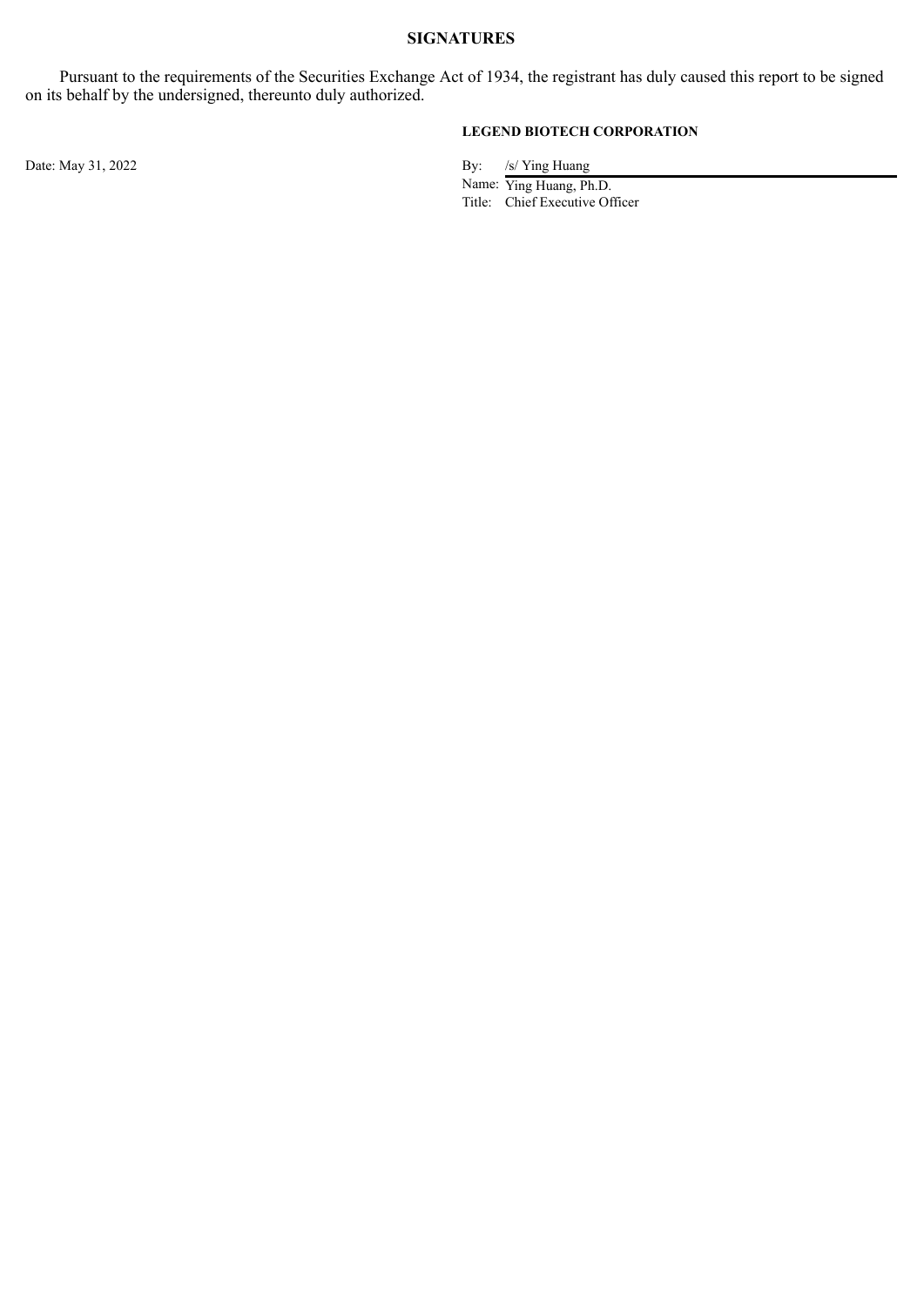# <span id="page-3-0"></span>**Legend Biotech to Host Investors at the 2022 American Society of Clinical Oncology (ASCO) Annual Meeting**

SOMERSET, N.J.--(BUSINESS WIRE)--May 31, 2022--Legend Biotech Corporation (NASDAQ: LEGN) (Legend Biotech), a global biotechnology company developing, manufacturing and commercializing novel therapies to treat life-threatening diseases, today announced that it will host an investor event during the 2022 American Society of Clinical Oncology (ASCO) Annual Meeting. Taking place on Sunday, June 5 at 6pm Central Time, the meeting will feature Dr. Sundar Jagannath, Professor of Medicine, Hematology and Medical Oncology at Mount Sinai School of Medicine and Director of the Multiple Myeloma Program at Mount Sinai Hospital.

Dr. Jagannath will detail new and updated data from the CARTITUDE Clinical Development Program for ciltacabtagene autoleucel (cilta-cel), an investigational B-cell maturation antigen (BCMA)-directed chimeric antigen receptor T cell (CAR-T) therapy being studied for the treatment of patients with relapsed or refractory multiple myeloma. The meeting will follow the oral and poster presentations of the studies at the ASCO Annual Meeting.

Investors who are unable to join the event in person can also access it virtually by visiting Events and Presentations on the Legend Biotech website.

## **About Legend Biotech**

Legend Biotech is a global biotechnology company dedicated to treating, and one day curing, life-threatening diseases. Headquartered in Somerset, New Jersey, we are developing advanced cell therapies across a diverse array of technology platforms, including autologous and allogeneic chimeric antigen receptor T-cell, T-cell receptor (TCR-T), and natural killer (NK) cell-based immunotherapy. From our three R&D sites around the world, we apply these innovative technologies to pursue the discovery of safe, efficacious and cutting-edge therapeutics for patients worldwide.

Learn more at www.legendbiotech.com and follow us on Twitter and LinkedIn.